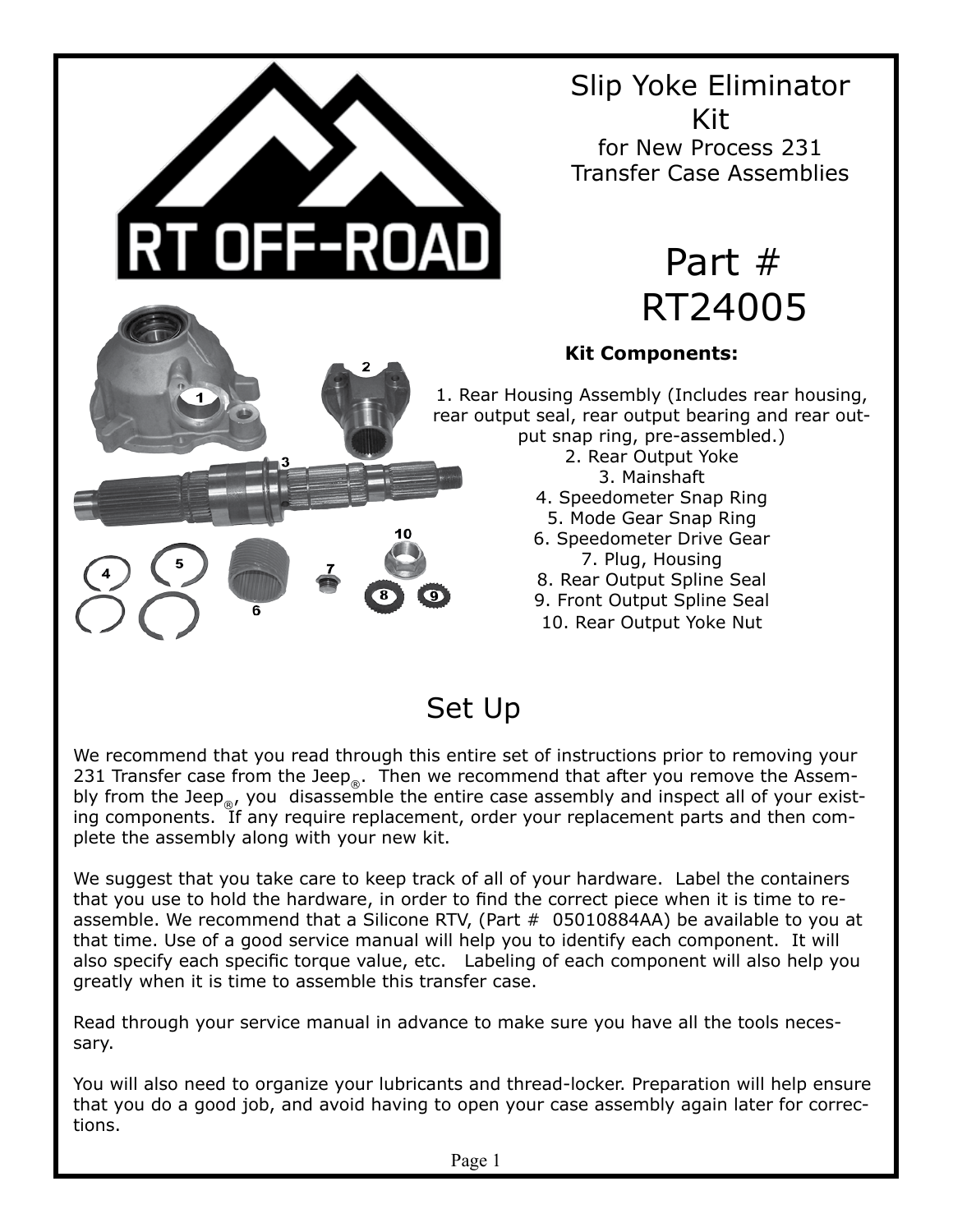## INSTRUCTIONS

- 1: Place the Transfer Case in 4L prior to removal. Remove the driveshafts, linkage and speedometer unit. Be careful to note the position of each component prior to removal. Separate the Transfer Case from the Transmission, and then remove the transfer case from the Jeep<sub>®</sub>.
- 2: Remove the front Yoke.
- 3: Remove the Selector Lever.
- 4: Remove the output shaft Boot and Dust Shield. Your Jeep<sub>®</sub> may or may not have a harmonic balancer, depending on the model year. Newer Jeeps have a harmonic balancer. Remove this balancer by inserting three  $6mm - 1"$  bolts through the holes (Which are tapped for this purpose). When fully inserted these bolts will act as a press, and push the balancer off the shaft. There may be other slight model variations. Refer to your service manual for details.
- 5: Remove the spacer and snap ring. Remove the seal, inner snap ring from the shaft. Remove the bearing retainer ring. Remove the bolts (10mm) to the output housing and then remove the stock output assembly.



6: Mark the locations of the rear case half Bolts (10mm 12 pt.) before removing them. Separate the case by carefully using the intended pry bar location slots only. Prying anywhere else on the case halves may damage the surface, causing the case to not seal properly later. Carefully begin to pry the case halves apart. As the case halves are being separated you should be able to disconnect the pickup tube and pump assembly with the rear case. DO NOT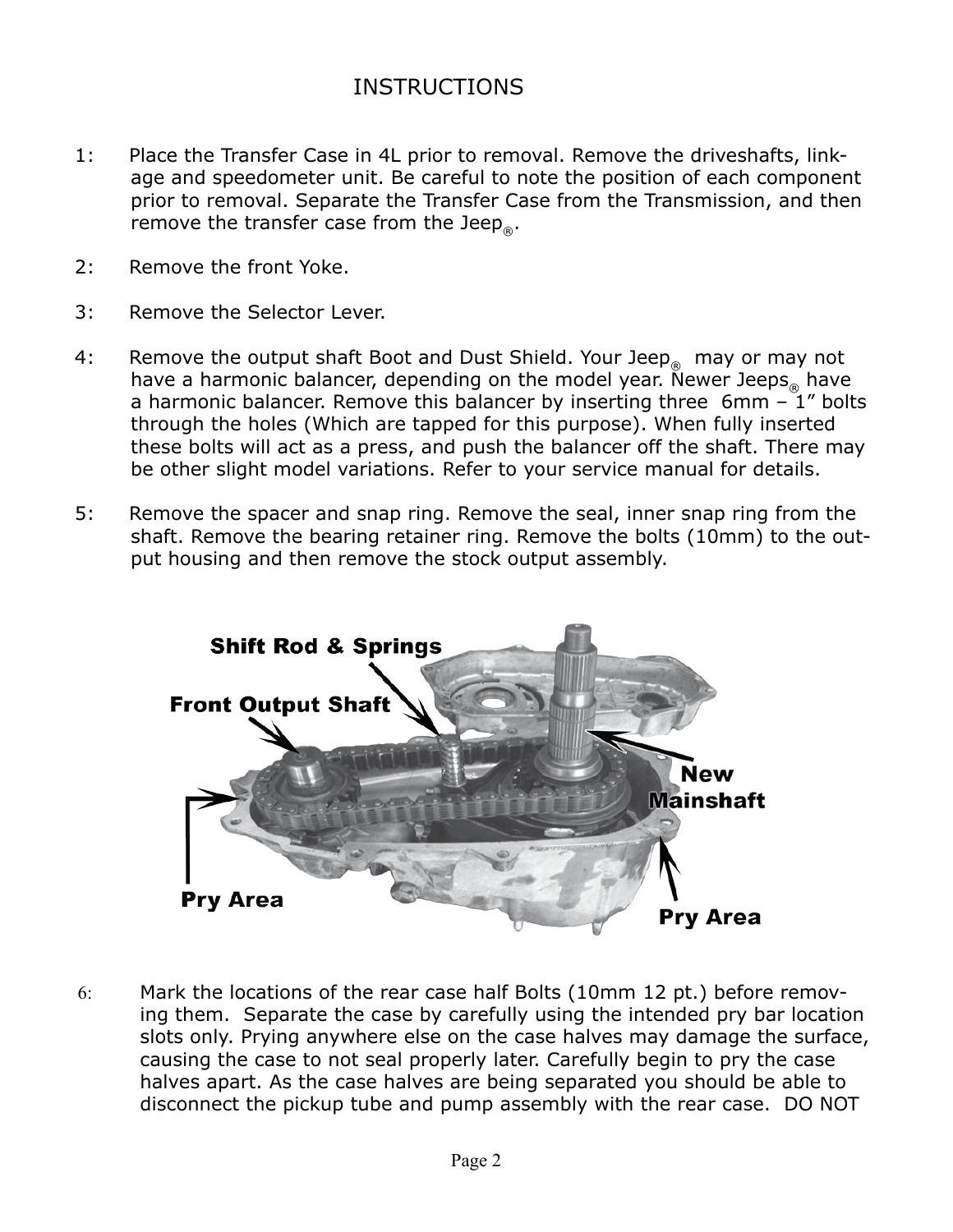

**The front half with the rear case and oil pump assembly removed.** 

disassemble the pump itself. Inspect the O-rings, and replace them if they are nicked or worn. Make sure to clean the inner case. Inspect for wear or damage.

- 7: Remove the Front Output Shaft from the bearing, then remove the Chain from the Mainshaft. Clean and inspect the Chain and Shafts. If the Chain shows signs of stretching or fatigue, make sure that you replace it (Part # 4338935).
- 8: Remove the Mainshaft from the front case. Note, or photo the locations of the snap rings, Mode Hub and Sprocket. You will need to reassemble these parts onto the new shaft. **Before Removal**
- 9: Prior to 1997, the 231 used "Caged Roller Bearings" on this output shaft. After 1997 there were no bearings in this position. If you have an earlier model, these bearings must be removed from the sprocket with a press or bearing puller.

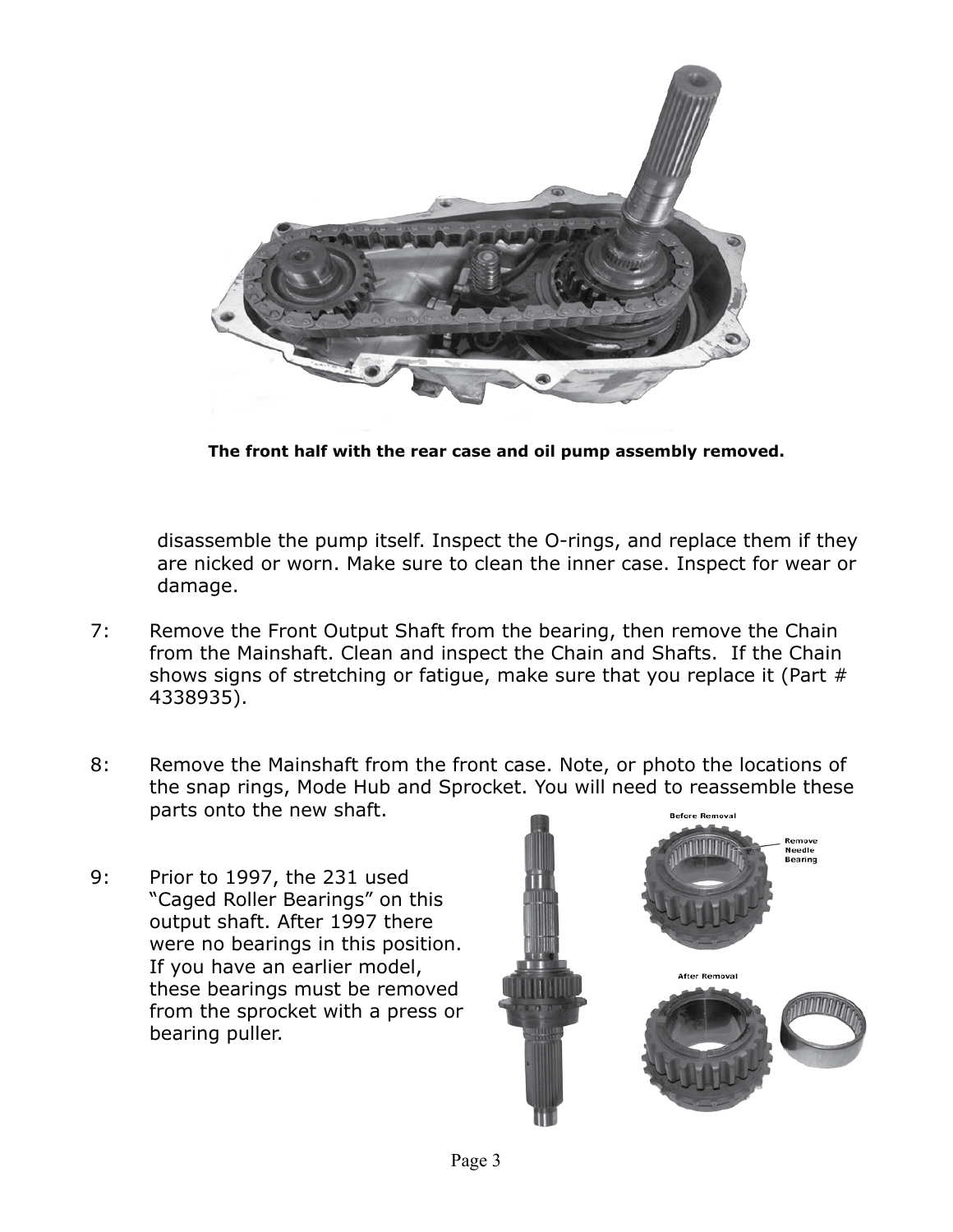- 10: Inspect all of the components. Make sure each is clean and in good condition. Pre-lube all components prior to installation with a suitable assembly lubricant.
- 11: Replace the stock Mainshaft with the new one contained in the kit. Slide the Drive Sprocket into position on the new Mainshaft.
- 12: Slide the Mode Hub into position, and install the Retaining Ring.
- 13: Pre-lubricate the Mainshaft assembly and Chain with ATF, along with the shaft bearing surfaces. Insert the Mainshaft Assembly into the front case half Planetary Assembly. Place the front Output Shaft on the Chain and place them into position with the Mainshaft and Case.
- 14: Secure the Mode Spring on the Shift Rail.
- 15: Make one final inspection prior to installing the Rear Case Half back onto the assembly. If all components are properly positioned and clean, prepare case halves with the RTV Sealant (5010884AA)
- 16: CAREFULLY slide the Oil Pump and Rear Case half on and into position. Do not force the case halves together! The Mode Fork Shift Rail extends through the Rear Case. Re-install all the Bolts into their original locations and torque to 20-25 ft/lbs.
- 17: Reinstall the Selector Lever.
- 18: Install the Speedometer Gear Snap Ring in the groove on the shaft next to the Oil Pump. Install the blue Speedometer Gear. Secure with the Snap Ring.
- 19: If your Jeep® is an XJ Cherokee, you should have a Vacuum Actuator on the rear Output Housing. Check your old housing for this Vacuum Actuator. If so, reinstall.

If your Jeep® is a Wrangler®, a plug with a seal has been included in this kit. We suggest that you also use the RTV sealant here.

20: Some 231 Transfer Case Assemblies have a shift rod that extends 1-1/2" out from the Case. If your vehicle has this longer shift rod, it must be shortened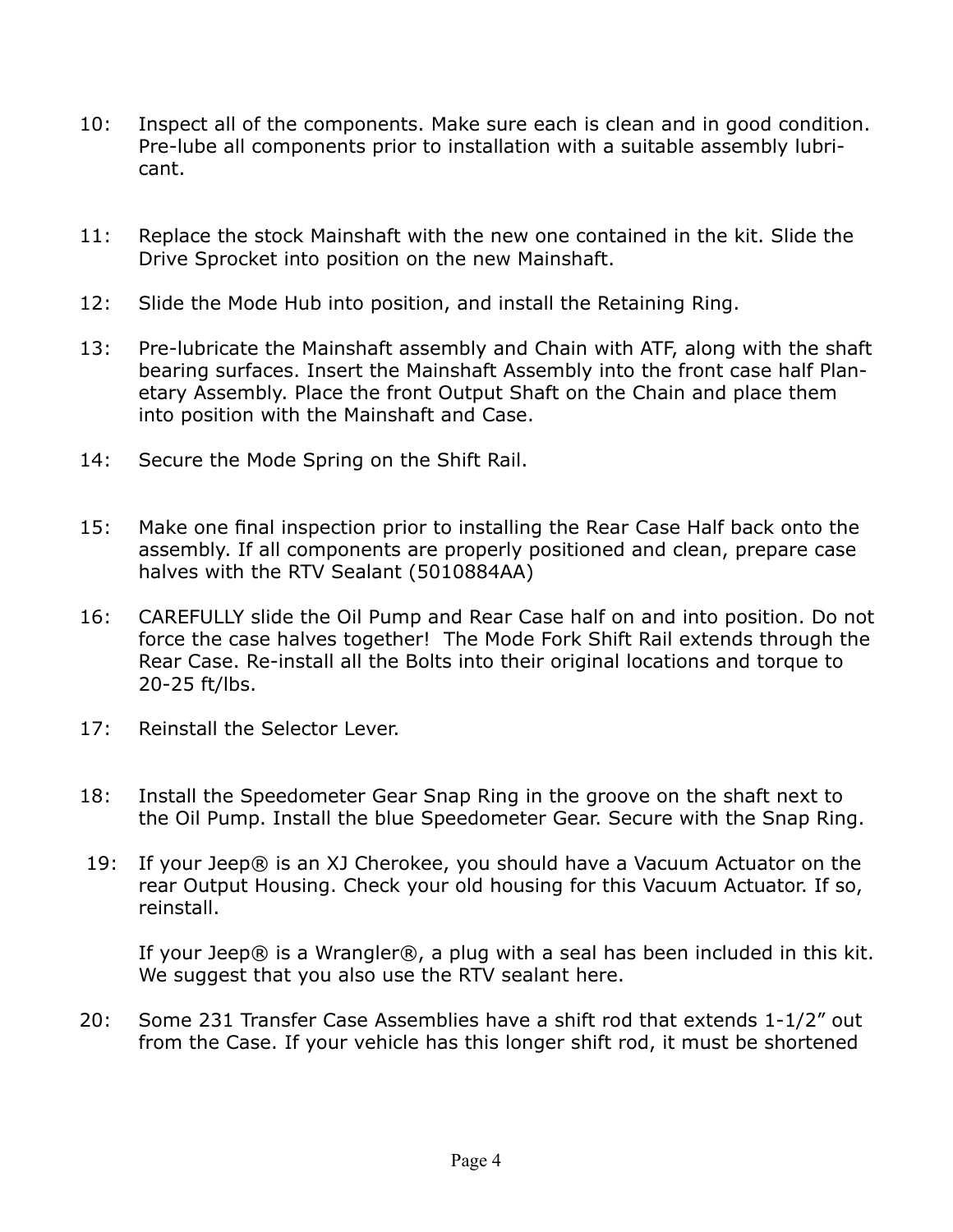to protrude only 1" beyond the case. To determine this, shift the assembly into 4WD. The Shift Rod should be fully extended in this position. In order to make sure that there is no interference because of the length of this shaft, fit the Housing to the Rear Case Half. Align the Pump outer tabs with the Housing. Cut the extra length with a grinding wheel or saw. Make sure that you smooth out the cut with a file.

- 21: At this point, pre lube the remaining Bearing and Seal. Install them into the rear Output Housing. And secure with the Snap Ring.
- 22: Again, apply RTV sealant to the mating surfaces of the Case and the Output Housing.
- 23: Support the Mainshaft assembly and slide your new rear assembly into position. Carefully index the pump outer tabs, then align and install the rear Output Assembly.
- 24: Carefully pull the Output Shaft to seat it against the rear bearing.
- 25: Install the remaining 5 bolts (10mm) into the Output Housing. Torque to 15- 20 ft/lbs.
- 26: Place the Front Yoke seal into position. Prelube the Seal and Yoke with ATF. Slide the Yoke into position. Tighten to 140 / 150 torque lbs. Repeat for Rear yoke.
- 27: Install the Speedometer Housing into the new Output Housing. You will need to determine the proper position for your unit by determining which Speedometer Gear tooth count your vehicle has. There are 4 possible types. You will find your tooth count on the Speedometer Housing. Align the correct number on your housing, and secure with the retaining clip.
- 28: Seal the O-ring with some RTV.
- 29: Install the Transfer Case Assembly into your vehicle.
- 30: Fill your Transfer Case Assembly to the proper level with ATF.
- 31: Reassemble the Front Drive Shaft, Linkages, Speedometer Cable and any remaining mating components.